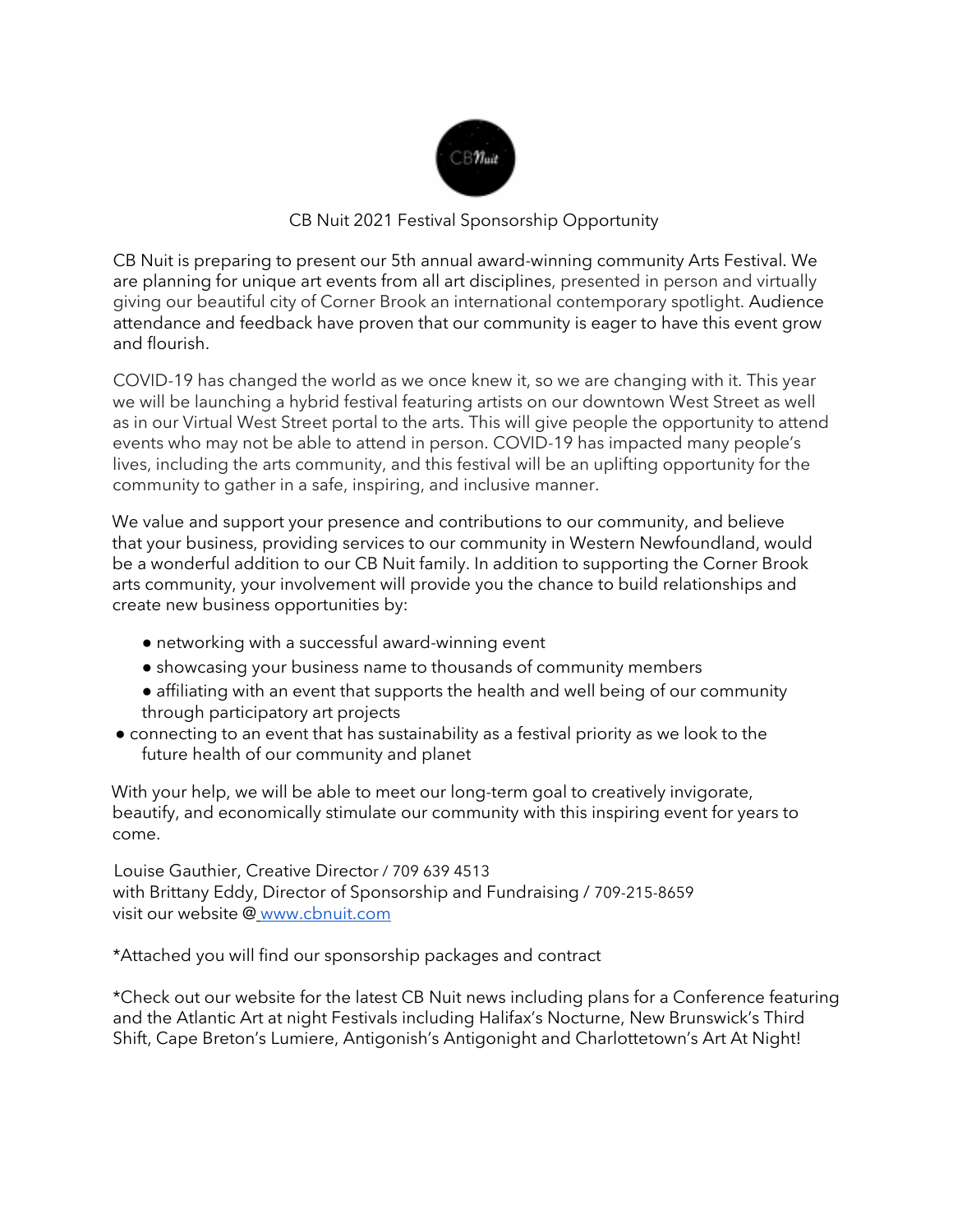

### Sponsorship Levels for your consideration:

# Starlight

#### Amount of Sponsorship: \$5,000 and above

\*Noted as Starlight level Sponsor on our poster and website \*Promoted on social media

- \*Acknowledged at festival opening
- \*Invited to radio interviews
- \*Opportunity to sponsor one of our Anchor Act Artist(s)

## Moonlight

#### Amount of Sponsorship: \$1,000 and above Noted as Moonlight level Sponsor on our poster and website \*Promoted on social media \*Acknowledged at festival opening \*invited to radio interviews \*Opportunity to sponsor: -One of the selected featured Artists festival -Community Art Project Event (Friday afternoon) -Artist Workshops Event (Saturday afternoon)

## Firelight

#### Amount of Sponsorship: \$200 and above

- \*Noted as Firelight level sponsor on poster and website
- \*Promoted on social media
- \*Acknowledged at festival opening

\*PLEASE DON'T HESITATE TO CALL OUR SPONSORSHIP TEAM WITH QUESTIONS ABOUT SPONSORING CB NUIT LOUISE GAUTHIER, CREATIVE DIRECTOR, 709 639 4513 / BRITTANY EDDY, DIRECTOR OF SPONSORSHIP, 709-215-8659